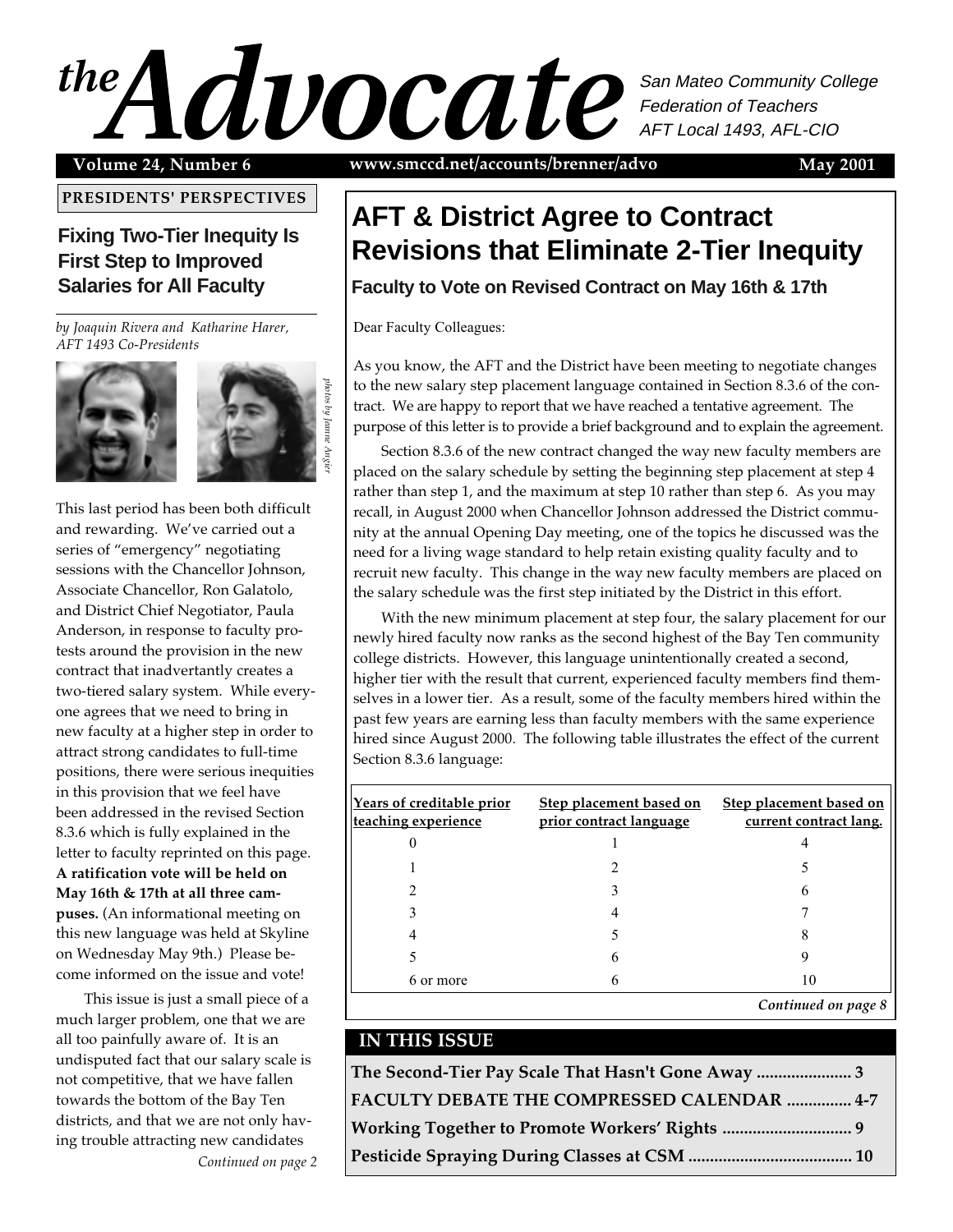# the **Advocate**

**San Mateo Community College Federation of Teachers AFT Local 1493, AFL-CIO**

1700 W. Hillsdale Blvd. San Mateo, CA 94402 (650) 574-6491

**Editor:** Eric Brenner, Skyline, x 4177

**Editorial Board** Eric Brenner, Skyline, x 4177 Dan Kaplan, x 6491

#### **Co-Presidents**

Katharine Harer, Skyline, x 4412 Joaquin Rivera, Skyline, x 4159

**Vice President** Bess Chandler, Skyline, x 4286

**Secretary** George Goth, Skyline, x 4390

**Treasurer** Anita Fisher , CSM, x6383

#### **Chapter Chairs**

Bess Chandler, Skyline, x 4286 Pat Deamer, Skyline, x 4217 Romelia Thiele, Cañada, x3211 John Searle, CSM, x6607

#### **Executive Committee Reps.**

Nina Floro, Skyline, x 4243 Rick Hough, Skyline, x 4193 Anne Nicholls, Cañada, x 3293 Karen Olesen, Cañada, x 3415 Mary Valenti, CSM, x 6194 Linda Vogel, Skyline, x 4289 Shaye Zahedi, CSM, x 6240

#### **Part-timers Reps.**

Carol Hansen, CSM, x 6677 x 9267 Paddy Moran , CSM, x 6677 x 9245 Patricia Palmer, Sky, x 6889 x 9418

#### **Chief Grievance Officer** John Kirk, CSM, x 6386

**Part Time Faculty Coordinator** Paddy Moran , CSM, x 6677 x 9245

**Executive Secretary** Dan Kaplan, x 6491

# **Presidents' Perspectives**

#### *Continued from page 1*

for full-time positions, but we are losing valuable colleagues right and left to higher paying districts, to industry and to geographic areas in which the cost of living is more manageable than in our Bay Area counties. Given the seriousness of our situation, the AFT is mounting a campaign to increase faculty salaries across the board — that is, from the bottom to the top of the salary schedule and including the part-time schedule. The district must make good on Chancellor Johnson's promise at the beginning of this school year: to put our district into the top three of the Bay Ten. To carry out this campaign successfully, we will need your help. Nothing substantive will take place in bargaining sessions without the support and activism of faculty. The letters, petitions and advocacy around this latest salary issue has taught us, once again, the strength of an engaged and articulate faculty. We're counting on your help — and we'll be more specific once we've hammered out a plan for the campaign — so we can give the new Chancellor a clear, unequivocal message.

In an effort to begin the fall semester with a plan of action for the salary campaign as well as to organize AFT efforts around other issues, we are holding a one-day retreat for the AFT Executive Committee in early June. Look for an article on the outcome of this strategy session in the first *Advocate* of the fall semester.

Update on sabbaticals — the three Professional Development Committees on each campus have been meeting over the last couple of weeks to select sabbatical candidates, and although the results are not in, it looks like we have a good number of excellent proposals at all three colleges and that the first year of this reinstituted program will be successful. If all goes according to plan, we'll be able to fund approximately 8-10 faculty members in the district as a whole, some for semester

leaves and some for full-year leaves. We'll have specific information on each of the funded sabbatical leave projects in the fall issue of the *Advocate*. We want to thank the hard-working Professional Development committees and their fine chairs: Sandra Verhoogen at Skyline, Madeline Murphy at CSM, and Barbara McCarthy at Cañada. And thanks to all of you who wrote up applications. Our next task is to keep the program funded so that we may all have the opportunity to apply for a much-deserved sabbatical leave before we retire or fall apart!

Regarding the compressed 15 week calendar, site visits to Pierce College in Southern California are in the works so that we can talk with our colleagues about our concerns. Many of you have attended the calendar forums on your campuses and the district calendar committee is continuing to gather information, trying to move toward a decision as soon as possible. Read the contrasting views on the compressed calendar by two of your colleagues on pages 4 - 7 of this issue and let us know what you think. Keep your minds open — many colleges across the state have already gone or are moving toward this calendar for a number of reasons.

Finally – we'd like to bid goodbye to Chancellor Johnson and to welcome incoming chancellor, Ron Galatolo. We look forward to working with Ron, who we have gotten to know through the negotiations process. We hope that he will continue to bring his excellent communication skills, creative approaches and energy and drive to the pressing issues that lie ahead in our district. We feel strongly that the new chancellor must be an advocate for faculty, staff and students who will "put his money where his mouth is". This next year or two will be pivotal; given economic pressures at the state level and in our own counties, we need a Chancellor who will stay focused and who will work collaboratively and fairly to address the very real challenges we face. ■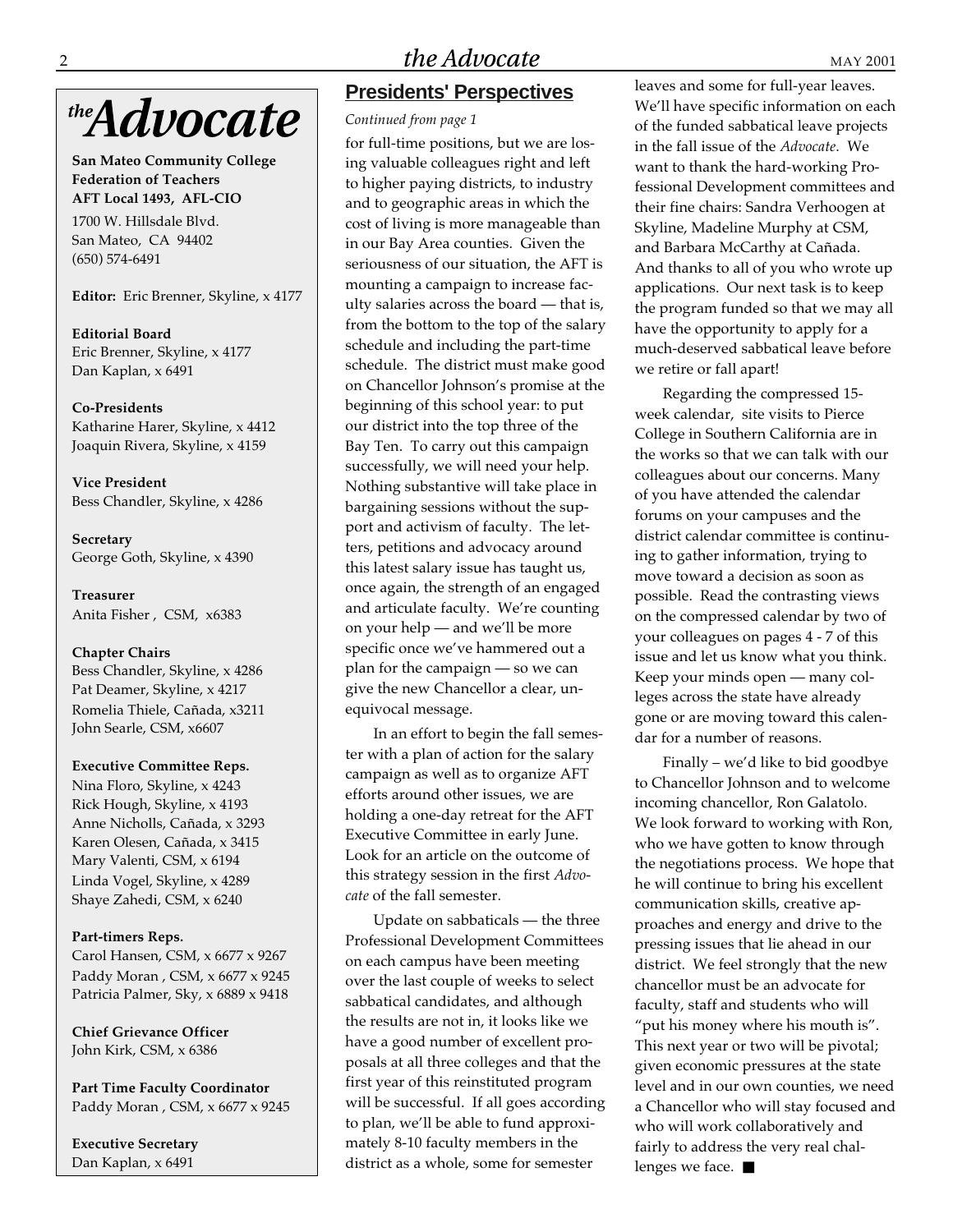#### **THE PART TIMER VOICE**

# **The Second-Tier Pay Scale That Hasn't Gone Away**

*by Paddy Moran, AFT 1493 Part-Time Faculty Coordinator*



In light of the recent controversy about the new contract creating a "twotier" pay scale, I'd like to remind ev-

eryone that we already have a two-tier pay scale: full-time faculty pay and part-time faculty pay is extremely inequitable. This inequity must be seriously addressed. If you think it's difficult to live on the salary of a new or continuing full-time faculty member, think about what part-time instructors live on.

#### **National Survey Shows Fewer Full-Timers, More Part-Timers**

A recent national survey of college departments in social science and humanities fields found that in 7 of the 9 disciplines surveyed, traditional fulltime tenured and tenure-track faculty accounted for less than half of instructional staff in the responding departments and programs. The survey was conducted by the Coalition on the Academic Workforce and the results were reported at the end of last year.

Composition programs and English departments which teach large numbers of introductory writing courses have the smallest proportion of full time tenure and tenure track faculty members. Anthropology, history and philosophy departments indicated that part-time members comprise half of instructional staff. In addition to receiving few if any benefits, most part-time faculty members receive less than \$ 3,000 a course.

Some of the most surprising results of the project show that elite,

# $MAY$  2001  $the Advocate$  3

Ph.D. granting institutions are just as likely as community colleges to use non-tenured or part-time professors in English and foreign-language courses.

#### **"A Permanent Marginal Class"**

Karen Thompson, who heads the part-time faculty union at Rutgers University at New Brunswick said that the

survey's accounting of the quality of life issues faced by adjunct professors should underscore the report's bleak finding: "The importance of the conditions of teaching personnel is of the utmost because those are also the learning conditions of the students." Judith Michaels, Legislative Director of the CFT states that "there is an exploitation of a whole

class of employees. The [California Community College] system has survived and classes have been added based on the creation of a permanent marginal class of employees."

Just how are the "learning conditions of the students" affected by the "teaching conditions" of the instructor? David Adamany, president of Temple University, said that the report had "failed to confront the most important question of all: What effect does the use of part-timers have on the quality of education?" Adamany goes on to say, "this report gives us useful information but doesn't answer the fundamental question of whether the growing use of part-time faculty has any effect whatsoever on education."

Linda Collins, President of the Academic Senate for California Community Colleges, addressed the question of educational quality in an article titled "Defining a High Quality Education for All Students" in the April 2001 Academic Senate newsletter. In this article, she stated that "a quality education is one that facilitates individuals becoming more fully themselves…and a good indicator of such an education is that a sense of well-being accompanies a state of spiritual and physical wholeness, an awareness that one is exactly who one ought to be." Later in the article, Ms. Collins discussed the notion of success for students: "For students to succeed, they need encouragement and mentoring; teaching and learning are relational activities."



Collins also brought up the idea of connection: "Given the demands of family and work, it is difficult for our students to sustain connection to the college community. Increasing numbers of them are drifting from institution to institution, parttime students all too often are taught by part-time faculty." She also stated that the most "powerful predictor of student reten-

tion is contact and interaction with faculty members. When students interact with teachers–inside and outside of the classroom, the library, the counseling office–they gain a sense of each other and of themselves."

I know that if I were full-time in one district, instead of part-time in three districts, I would have much more time and peace of mind to focus on relational activities, such as contact and interaction with my students and I'm sure this would improve the quality of their education. I believe this is true for all part-time faculty.

I would like to get the opinion of the readers. Do you believe that a part-time teacher's working conditions effect a student's learning conditions? Or do you think a part-time instructor's working conditions have no effect whatsoever on education? Please respond to *The Advocate* or call me at extension 9245.

A summary of data from surveys by the Coalition on the Academic Workforce can be accessed on the American Historical Assoc. website at: http://www.theaha.org/caw.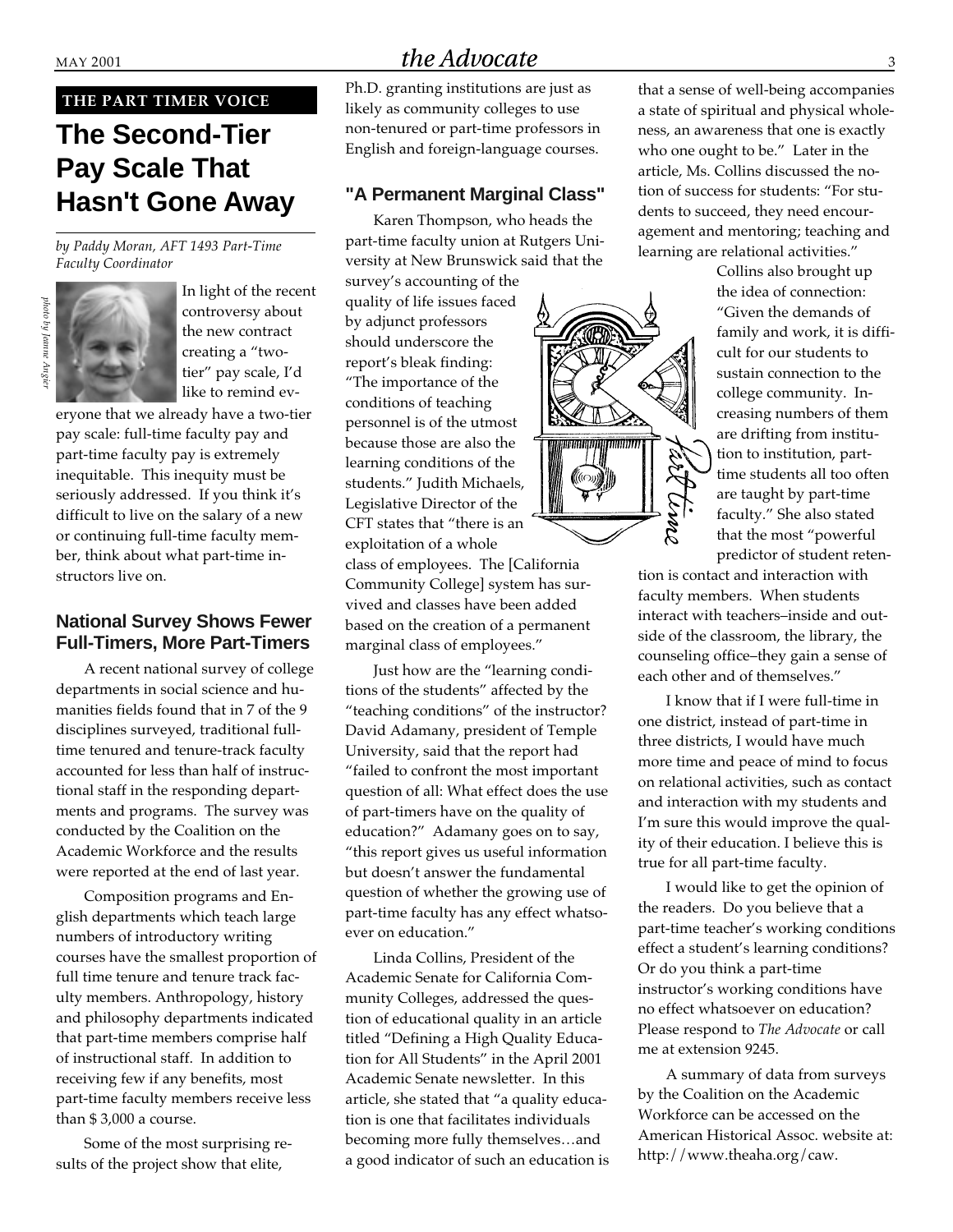# **DEBATE ON THE CALENDAR 15-Week Calendar Looks Like a Bad Idea**

#### *by Bob Hasson, CSM*

Like many other people, I went to the college-wide meeting on the idea of a 15-week calendar. I really had no opinion going into the meeting. However, when the meeting ended an hour and a half later, I found myself to be quite opposed to the idea. Since then I have talked to perhaps half a dozen or so faculty in my own Math/Science division. All but one of them are also opposed to the 15-week calendar idea.

I don't know how much opposition there is to the 15-week idea throughout my division, CSM, or the district, but I will set down in this piece my reasons for opposing the idea. I should be clear that the arguments given here are my own, and I do not claim to speak for others.

First a little nuts and bolts information is in order. The 15-week calendar will reduce the number of weeks in the academic calendar from 17 and a half to 15, but it will not reduce the amount of class time that courses run.

There are three implications, if I understand the technicalities. The first is that for 15 units of load, faculty will teach the equivalent of 17 lecture hours per week over the 15 weeks. The second is that students enrolled in 15 units will be in class 2 more hours per week. The third is that the college will essentially operate on a four-day class week instead of the present five-day week. A fifth day may be reserved for labs. The reason for such a schedule has to do with the state's arcane ways of calculating class hours.

Here are the con arguments, as I see them:

#### **More Time Required Per Week**

Point 1: The 15-week calendar means a significant increase in school time per week for students. As noted above, for the student who is enrolled

in 15 units, the 15 week semester will mean that student is in class for a full 2 hours more a week. My source is the booklet, "Mastering the 15-Week Compressed Calendar: A How to Guide," by Logan and Young.

We all know the maxim that one class hour really needs 2 hours of outside study to go with it. If you accept the maxim, then the above student must also study 4 more hours a week.

So in total the student enrolled in fifteen units will be expected to put in 6 hours per week beyond what she does now. The average full-time student also seems to work about 30 hours per week (this is my personal observation), and may have other outside responsibilities and commitments as well. So these 6 hours more per week of schoolwork are a significant extra demand on the student's time.

Some people are arguing that a lot, maybe most, of our students are parttime students. Perhaps this is so. But they are part-time because of lots of obligations and demands in their lives. The 15-week semester means more class time and more study time and schoolwork each week for part-time students, also. Will they be able to find the time?

Also, even if many of our students are part-time, quite a few are full-time and do fit the profile given above. In particular, I see a lot of full-time students in our daytime academic courses. Will they be able and willing to spend upwards of 6 hours more a week on schoolwork? I really wonder.

Point 2: If we expect faculty to maintain the same level of preparation, student tasks, and student accountability, then the 15 week semester will require commensurate increases in the time put in by faculty each week in addition to 2 hours more of class time. I will note here that this may be particularly difficult for our many parttimers who teach at multiple colleges and spend lots of time in traffic.

Some people argue that this problem will be solved if we change the way we teach so that we put less time into our teaching. I agree this could be done, but I can't buy the idea that putting less time into our teaching per unit taught will be good for the learning of our students.

Point 3: I find now that many of my students are unable to put in enough study time under the present calendar. I find it hard to believe that students are going to put in more study time per week if the calendar is compressed to 15 weeks. If I am correct, then this means that learning will suffer and student success (or academic standards!) will decline at least somewhat. For some years now many of us have been saying that we want to increase student success without compromised standards. Is the 15-week calendar consistent with such a desire? I don't think so.

#### **Problems for Long Classes**

Point 4: There appear to be some special problems for long classes. The evening Calculus course I teach meets two evenings a week for three hours at a time. Under the 15-week calendar each of these meetings will be 24 minutes longer. This is quite a bit to ask of students who have been at work all day and have to get up early the next morning to do it all over again.

There are similar problems of class time extension for Chemistry, Biology, and Physics labs, which presently meet twice a week (Chem. and Phys.) or once a week (Bio.) for three hours at a time. How will enrollment in these courses be affected when they meet almost 3 and a half hours at at time?

Point 5: The 15-week calendar, at least according to the Pierce College model, proposes significant changes in scheduling. Three unit courses will meet twice per week, 4-unit courses will meet 3 times per week, and 5-unit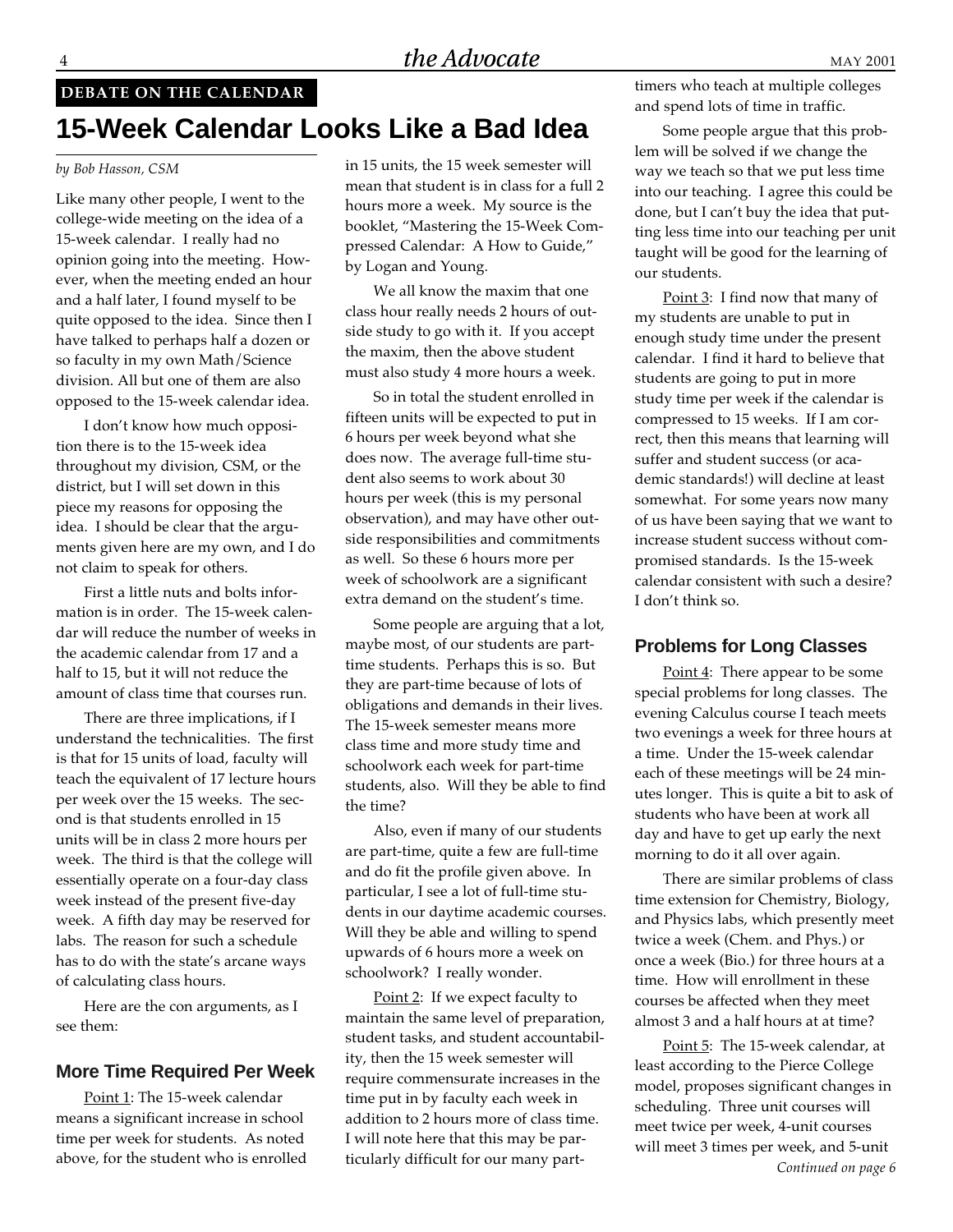# **15-Week Semester Makes Good Sense DEBATE ON THE CALENDAR**

#### *by Bernard Gershenson, CSM*

I haven't met a single faculty member who likes to think of what we do in terms of what the District calls "productivity." Many of us think the district and state misuse the word, and we resent being modeled after a corporation. We'd prefer never to see another WSCH list, and we're not fond of FTES and LOAD. I imagine most community college faculty share the sentiments I hear around CSM regarding these terms that affect our funding.

#### **Enrollment Is Critical**

But they won't go away. In the April *Advocate* we learned that local AFT Presidents Rivera and Harer have proposed the formation of a districtwide enrollment management task force. Why? Because future pay raises are tied to "productivity." Because of the state's funding formulas, it doesn't much matter what we think of the system; we're stuck with it. Less money from the state means not only inadequate pay raises, but also fewer new permanent full-time hires, and as CSM's accreditation self-study points out, we have more than one department in crisis because of a lack of fulltime faculty. I assume some departments at Skyline and Cañada suffer from similar problems.

#### **Schedule Attracts Students**

For reasons we're all familiar with – the local economy, the housing market–the county's college age population is decreasing; among other harbingers of future problems, high school enrollments are down. We need to be more attractive than ever, and we need to draw populations that have previously ignored us.

For students, a shorter schedule is an attractive magnet. Pierce College, where the fifteen-week schedule has been implemented, has experienced a

dramatic enrollment increase, and while it's too soon to know whether their success will hold, there's no reason to think it won't. When students anywhere pick up a class schedule, one of the first things they look at is when vacation begins. Students in our district are aware that their semesters are longer than those of their friends who attend CSU or UC. For students in a hurry, the three 5-week sessions offer opportunities to move through the system quickly; these sessions also offer students opportunities to lighten their regular semester loads if they wish, an important consideration for students who need to work over twenty hours per week. (For those unfamiliar with the format, a five-week intersession is scheduled between the two fifteen-week semesters, and the summer session is divided into two five-week sessions.) Further, as the Pierce College example has shown, through the strange machinations of statewide WSCH/FTS/LOAD accounting, if we were currently under the 15 week system, with the same number of students we have now, our FTES would be increased by a handful of percentage points.

At CSM we have always depended on a number of students from San Francisco to swell our ranks, numbers that are decreasing, but we might be able to reverse this trend if we implement the 15-week semester before CCSF does. And given the number of colleges down south that are moving to a shorter semester, believing it will benefit them, I'll be surprised if the schools in our area don't follow suit. If this change is going to have the opportunity to give our enrollment a boost, we need to be ahead of what may well be a trend.

#### **Selling Our Academic Souls?**

Would we be selling our academic soul? Can we squeeze fifteen percent of our existing course work into the 15week semester and still offer our students a good education? In the departments in which I teach, English and ESL, a number of faculty believe we hit diminishing returns about the thirteenth or fourteenth week. The final papers written outside of class and in class are rarely our students' best work. Yes, we're imparting information we think they need, but are they absorbing it? In a shorter semester, our students would have a greater chance of remaining alert throughout.

Somehow our four-year counterparts manage to do the job in fifteen weeks, and most of us, the District's faculty, thrived in a 15-week semester system. As a student, I took classes on the 15-week semester system, 17-week semester system, and the quarter system. I took five-week and six-week summer school courses. I've taken three-hour night courses. Ultimately, for students who are prepared and motivated, I have to wonder whether the length of the semester has that large an impact on pedagogy. But what about those students who are neither prepared nor highly motivated?

#### **Risking At-Risk Students?**

One argument against the 15-week semester is that our relatively high number of at-risk students, our students who need basic skills, benefit from the longer semester. They need as much information as we can cram into them, and they need more time to absorb it. Having taught more than a few basic skills classes in English, I'd argue the opposite. It is these students who burn out the quickest, who are most easily frustrated, who reach a plateau somewhere around the fourteenth week of the semester (or earlier), after which, if they are still in class, they tread water until the end of the semester. The school's success rates for at-risk populations in basic skills classes in English and math indicate there is nothing magical about the seventeen/eighteen week semester.

> We have the current system be-*Continued on page 7*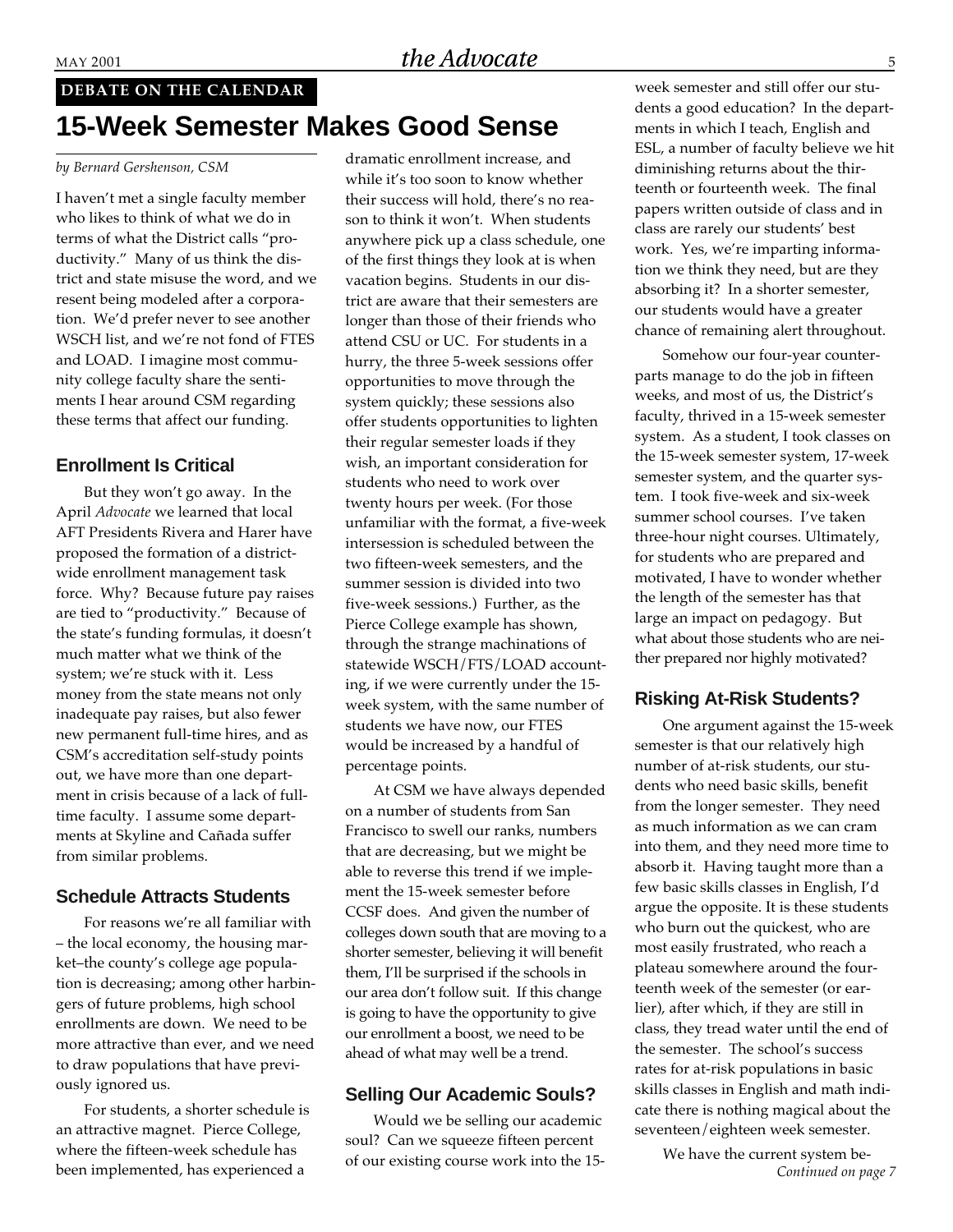#### **15-Week Calendar Looks Bad**

*Continued from page 4*

courses will meet 4 times per week.

Under the present, 17 1/2-week calendar some sections of 3-unit courses are already taught twice per week. Some of my fellow faculty members tell me that these sections don't work very well. Students simply don't make good use of the 5 days between the Thursday and the Tuesday class meetings. Let's face it, many, many of our students are under-prepared, have poor learning skills, and often have motivational problems. That is why they are here in the first place and not at a CSU or a UC. These students seem to have trouble maintaining focus when there is gap of several days between classes. They lose their attention even over a 3 or 4 day long weekend. I think the 15-week calendar will make the problems of learning even more difficult for these students.

Point 6: In math and science there are a lot of hard ideas. To digest and master these ideas takes time and a lot of mental grappling. It seems to me counter-productive to reduce the amount of time students have for this grappling from 17 1/2 weeks to 15 weeks while retaining the same amount of content.

#### **Will Enrollment Really Go Up?**

Point 7: It seems obvious to me that the 15-week calendar is not about improving learning. It is about the money to be had from the increased enrollment it is supposed to bring. But will the 15-week calendar actually bring such increased enrollment in our district? I really wonder.

Why are we having enrollment problems now? Here are some reasons that I have heard. Students don't want to begin school until after Labor Day. In particular, nearby colleges on the quarter system (which starts after Labor Day) are stealing our students. Employment prospects in the area are so good that they are pulling young

people away from education. Finally, the astronomical price of housing is driving our students (and their parents!) out of the area.

The only one of the above-stipulated causes of lower enrollment that we can control is the calendar. The supposed connection between the calendar and enrollment is the whole reason for the 15-week semester idea. People say we that if we move to a 15-week semester, then our enrollment will soar, as it has in some colleges down South.

But I wonder. Unlike us, the colleges down South are not in an area with the highest housing costs in the country. Unlike us, these colleges are not next door to a college district with a national reputation for educational quality. Unlike us, these colleges are not located next to the world center of the tech industry, which offers semiskilled jobs that pay more than we teachers get paid. So I am not convinced by the promises of high enrollment under a 15-week semester.

Also, the evidence of a very few years ago is that we haven't enjoyed a very good reputation in our own community. This finding was the result of a survey commissioned by our own district. Perhaps if we do much more to address this kind of problem, then we will do much to solve our enrollment problems. People like to go to schools that they see as very good. They tend to stay away from schools with poor reputations. More attention to being very good may turn out to be the best way to attract students.

A quarter system would actually offer more advantages than a 15-week calendar. Under a quarter system students don't have to go to class more or study more each week, teachers don't have to teach more, prep more, and grade more each week, and yet the term is shorter. Under a quarter system the academic year begins after Labor Day. Finally, a quarter system would match the calendar of the near-by colleges that we say are stealing our students.

Also, a quarter system would be

an answer to the claim that students get tired after so many weeks of the long semester. This claim says that after about 14 weeks, students get tired, and the rest of the semester is a waste for everybody. My experience of 20 years, however, is that this fatigue actually sets in at around the eleventh week. (How intellectually focused have your students been since we have returned from Spring break?) So I don't see a 15-week semester doing very much to solve the fatigue problem. In fact since the 15-week semester means that everyone will spend more time in class and more school time out of class each week, fatigue will likely set in even sooner, for students and teachers alike.

The objection I hear about quarters is that it would mean restructuring courses and articulation. True, but this work would need to be done only once.

Point 8: I think we need to think about our goals as an institution, and plan and make policy choices according to those goals. The recent accreditation visit left us with the message that failure in this area is our greatest weakness.

I hope our institutional goals (the goals we actually hold and work towards, not just the goals that official documents say we hold) give a very high value and priority to quality teaching and learning. Isn't this why we are here? If so, then our policies should be chosen in the service of such value and priority. I don't see the 15 week calendar doing anything to improve teaching and learning. If anything, the opposite appears to me to be probable. So why are we seriously considering a move to such a calendar?

In summary: I can't see any educational benefits to the 15-week calendar while I see a number of detriments:

• It is unclear just how much of our enrollment problem is generated by the calendar. How about if somebody does a good study to estimate this so that we can know if the calendar issue really is the one to worry about? If our enrollment problems are not mainly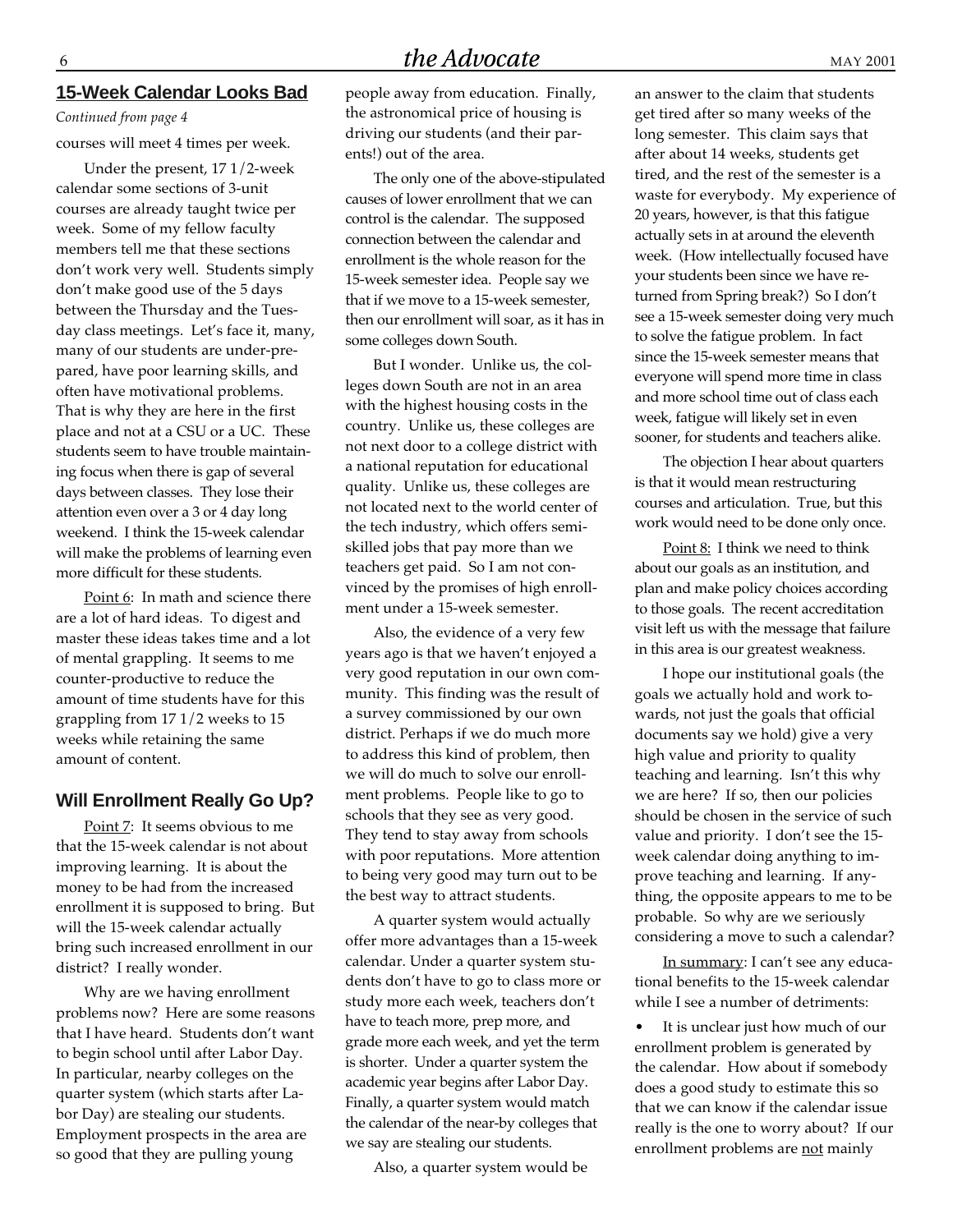#### **15 Weeks Makes Sense**

cause it was part of the high school code from which the community colleges in California were created. We don't teach high school, and we're not preparing our students for high school. *Continued from page 5*

Another argument against the 15 week system tells us that students will be overloaded with class and study time. Maybe some will. But students not taking lab courses would have Fridays free to add to their work or study schedule. And even with full academic schedules, including labs, with the shorter semesters, students will have six more weeks of vacation time, during which they can work, travel, volunteer, whatever they want to do. As students, who among us would have passed on that opportunity? Part-time students will be able to move through their sequences faster because of the extra summer session and winter intersession.

Still another argument supposes that the new schedule would make life difficult for adjunct faculty, who, in many fields, are becoming hard to find. But part-timers could work a Tuesday-Thursday schedule in our district and spend MWF elsewhere. The winter intersession and the extra summer

tied to the calendar (very probably true, in my opinion), then we have much more work to do to convince the world that we offer high quality education. Quality will probably be the best attractor of students.

Whatever calendar we choose should be congruent with goals that put the quality of teaching and learning first. The 15-week calendar will move us in the opposite direction.

• If our enrollment problems really are due to the calendar, then a more certain fix that will not compromise the quality of teaching and learning will be to adopt a quarter system rather than to compress the semester. Adapting to such a change would be a lot of work, sure, but it would need to be done only once. ■

# $MAY$  2001  $The Advocate$  7

session will afford adjunct faculty added opportunities to teach. Regarding full-time faculty, who are also in short supply in some fields, and for whom we must compete with the nine other Bay Area districts, the shorter semesters could be an attractive draw.

#### **It's Not Rocket Science**

Will we have to change our curriculum? Probably. This may be anathema for those of us who have been doing the same thing for the past fifteen years, but for many of us the forced change might lead to our reevaluating what we do in our courses. In any case, in almost every field, we've already adapted our courses to changes that we've sometimes had little or no say over. Perhaps we need to review what our courses contain. We have been teaching American History from 1865-Present since the fifties. Somehow, I assume, the course has managed to incorporate the time period since I was in college. Biology and physics courses, as well as others, have had numerous new concepts to deal with within the last two decades, and even in English, new innovations have come along. English 110 now meets the critical thinking requirement for IGETC because a unit on logical fallacies, among other things, has been added. To add that unit, something must have been dropped. Why was the change made? For enrollment reasons, of course. Was there grumbling among faculty? Of course. Are the students being short-changed? I think not. The material they're learning is valuable; it's simply not the same material that was taught a few years ago. We haven't begged for a longer semester in order to incorporate new material. We've either added courses where necessary or decided that some pieces of information are more important than others. The fifteen-week semester isn't cutting hours. We simply (or, in some cases, not so simply) need to figure out how to reconfigure our courses. This is not rocket science. Other community colleges with populations as

diverse as ours have figured out how to do it, and I find it hard to believe that we are offering an education that is superior to what they're offering.

Will the 15-week semester solve all our problems? Of course not. There will be logistical headaches, particularly with regard to night courses, and I know several members of our faculty, especially in math and science, are concerned about the configuration of labs and the amount of reinforcement students receive each week, legitimate concerns. In language arts, many of our class sessions are geared to interactive and small group activities, which can and do lend themselves to longer class sessions. I don't presume to know anything about teaching math and science, but I know the faculty in these fields are almost by definition problem solvers, and with their help we can come up with a model that will work.

#### **Logistics Versus Pedagogy**

We can't teach students who aren't there. And even today logistics are a problem. It's hard to argue that our current format is the best one possible. Why do we have so few afternoon classes? Simple. No students. Why do we offer three-hour night classes to students who have spent the previous eight hours at their jobs? Because students will come. In the never-ending debate over logistics and pedagogy, how many of us really believe that students learn as much via distance learning and telecourses as they do in the classroom? Still, even those of us who are skeptical must acknowledge that if students are enrolled they have the opportunity to learn. Enrollment is the key. We have the 17/18-week semester not because scrupulous research has shown it to be the most advantageous for community college students but because it's the system we inherited. In terms of attracting students, it appears to be a system whose time has passed. Our students vote with their feet. We have to pay attention to what they want. ■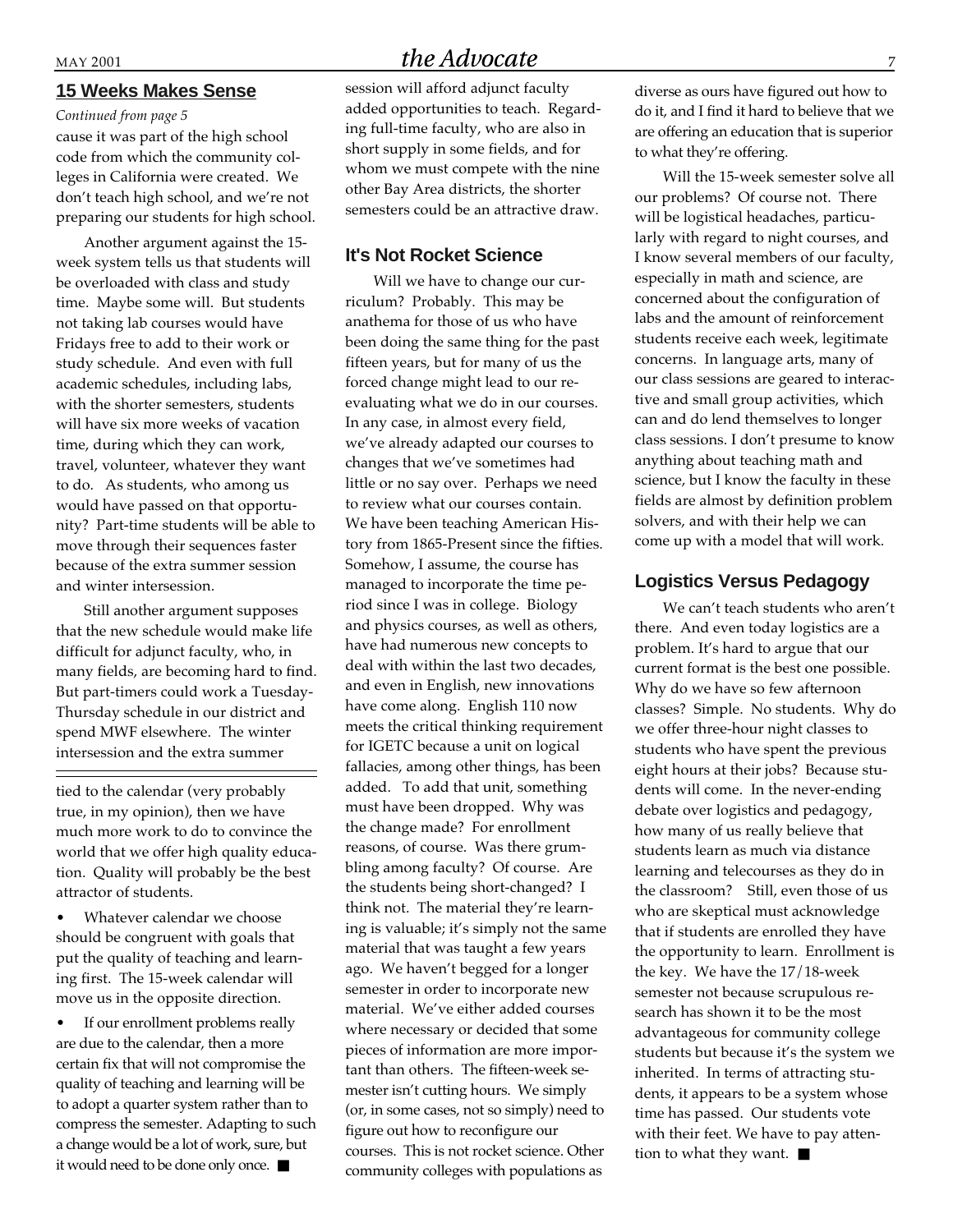# $8$  MAY 2001

**Contract Revisions Eliminate 2-Tier Inequity**

*Continued from page 1*

Concerned faculty members brought this inequitable situation to our attention, and we are grateful for their efforts. In a series of emergency negotiation sessions and through collaborative problem-solving, we have agreed upon a solution that we feel is fair and equitable and that will bring us back to a single-tiered salary schedule for full time faculty. We felt it was important to deal with this problem right away as the longer we wait, the longer we perpetuate the two-tier system and the harder it will be to fix. With this agreement, the two-tier system will be eliminated in three years and everyone's step placement will be based on actual experience. The complete, revised contract language, shown below, will be implemented following a ratification vote by faculty that will take place before the end of this Spring 2001 semester. Please read through the following revised contract language carefully:

**1.** Change section 8.3.6 of the Agreement to read:

#### **8.3.6**

Step placement on the regular academic employee salary schedule is based upon prior teaching experience or acceptable equivalent. High school and college-level teaching experience as a regular faculty member will be recognized on a year-for-year basis. Teaching experience between grades 1 and 8 (elementary) will be counted as one-half the value of teaching experience in grades 9 and higher. A new contract academic employee with 0 to 3 years of prior experience and whose first day of service begins on or after July 1, 2001 will be placed on Step 4. For a new contract employee with four (4) or more years of prior experience, such experience will be recognized,

year for equivalent year, up to a total of seven (7) years for a maximum initial placement at Step 8. The Chancellor-Superintendent may recommend initial placement above Step 8 in exceptional circumstances that affect the interest of the District. The Chancellor-Superintendent will inform the Union president of such recommendation.

The following chart illustrates initial placement according to the above paragraph:

| <b>Experience</b> | <b>Step</b> |
|-------------------|-------------|
| $0-3$ yrs.        | Step 4      |
| 4                 | Step 5      |
| 5                 | Step 6      |
| 6                 | Step 7      |
| 7 or more         | Step 8      |

**Explanation:** The revised contract language eliminates the unintended two tiers by doing away with the fourstep "jump" new faculty were receiving under the current contract language (see table on page one). Step placement will be based again on actual experience (except for some new hires who will start at step 4). The revision also achieves the District's original intention to set the minimum step placement on the regular academic employee salary schedule at Step 4 and the maximum placement at Step 8.

**2.** New contract academic employees who began their first day of service between August 15, 2000 and June 30, 2001 will be placed on the regular academic employee salary schedule according to the following previously ratified (current) contract language:

*"A new contract academic employee with no prior experience will be placed on Step 4. High school and college-level teaching experience as a regular faculty member will be recognized on a year-foryear basis up to six years, resulting in a maximum initial step placement at Step 10. Teaching experience between grades 1* *and 8 (elementary) will be counted as onehalf the value of teaching experience in grades 9 and higher."*

The District will immediately place these faculty members on the proper step (as per the language above) retroactive to August 15, 2000 and will issue a retroactive paycheck.

As of August 15, 2001 these faculty members will be held at their current step. The determining factor for how long these faculty members will be held at that step is based on a comparison of placement according to the above current contract language and placement according to the following language:

*A new contract academic employee with up to three years of prior experience will be placed on Step 4. Additional high school and college-level teaching experience as a regular faculty member will be recognized on a year-for-year basis up to nine (9) years, resulting in a maximum initial step placement at Step 10. Teaching experience between grades 1 and 8 (elementary) will be counted as one-half the value of teaching experience in grades 9 and higher.*

The difference between the two methods of placement is the number of years a person will be held at that step.

**Explanation:** Faculty members hired after August 15, 2000, through no fault of their own, suddenly found themselves in a special category. We felt that it was important to find a way to bring them into the same tier as previously hired faculty members in a fair and legal manner. The agreement described in this letter will honor the contractual agreement we have with these employees by placing them according to the current language, but in order to eliminate the two tiers, those who got the extra steps without the requisite teaching experience will be held at their current step until their step and experience match on a yearfor-year basis. For example, a new faculty member hired after August 15, 2000 with 5 years prior experience was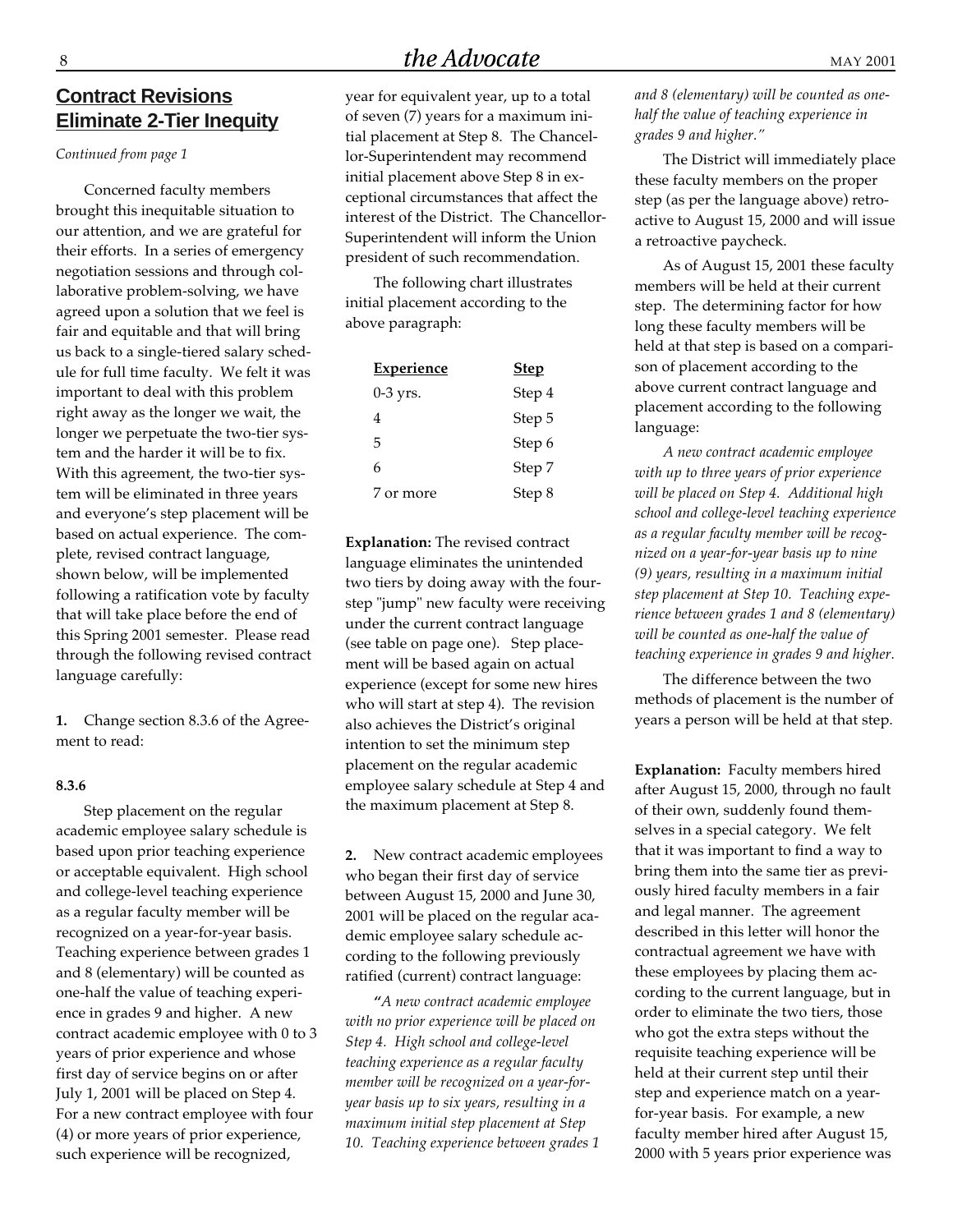placed at step 9 rather than step 6. This person received a 3-step "jump" and, for this reason, will be held at step 9 for 3 years. According to this plan: 13 faculty members will not need to be held at their current step, 8 will be held at their current step for 1 year, 5 will be held for 2 years and 10 will be held for 3 years.In three years everyone will be on the same schedule (tier) once again.

**3.** Faculty members who began their first day of service as contract academic employees before August 15, 2000 and who are currently below Step 10 will be advanced up to Step 10, depending on prior experience, retroactive to the date of their last step increment. For example, a faculty member with 9 or more years of prior experience (including creditable experience before he/she started working in the District as well as experience in the SMCCCD) will be advanced to Step 10, a faculty member with 8 years of prior experience will be advanced to Step 9, and so on. Faculty members advanced due to this language will be issued a retroactive paycheck.

The following chart illustrates placement according to the above paragraph:

| <b>Experience</b> | <b>Step</b> |
|-------------------|-------------|
| 0-3 yrs.          | Step 4      |
| 4                 | Step 5      |
| 5                 | Step 6      |
| 6                 | Step 7      |
| 7                 | Step 8      |
| 8                 | Step 9      |
| 9 or more         | Step 10     |

**Explanation:** This addresses the problem of faculty members hired within the past few years earning less than faculty members with the same experience hired since August 15, 2001. Faculty members with the requisite teaching experience will be advanced up to

# $MAY$  2001  $the Advocate$  9

step 10 on the salary schedule. This will benefit 34 faculty members as follows: 15 will be advanced 1 additional step, 14 will be advanced 2 additional steps and 5 will be advanced 3 additional steps.

**4.** Faculty members who began their first day of service as contract academic employees before August 15, 2000 and who are currently below Step 4 will be advanced to Step 4 retroactive to the date of their last step increment.

Once again, we appreciate that concerned faculty members responded to the issues raised by the existing contract language, and we apologize for any confusion or difficulties that this language has caused. Finally, we want to reinforce the AFT's and the District's commitment to a living wage standard. We pledge to work together to make Chancellor Johnson's promise of bringing all faculty salaries up to the top three in the Bay Ten a reality.

#### Sincerely,

Joaquín J. Rivera and Katharine Harer, Co-Presidents, AFT Local 1493

Joe Johnson, Chancellor and Ron Galatolo, Associate Chancellor, **SMCCCD** 

# **DON'T FORGET TO VOTE!**

**The ratification vote will take place at all three colleges on: Wednesday, May 16 and Thursday, May 17, from 10:00 am to 2:00 pm & from 5:30 pm to 7:00 pm at the following locations: • Cañada: Theater Lobby • CSM: Faculty Center (Bldg. 18- Room 176)**

**• Skyline: Library (Bldg. 5, 2nd floor)**

#### **HUMAN RIGHTS**

# **Working Together to Promote Workers' Rights**

The American Federation of Teachers is committed to social justice both nationally and internationally. This commitment is exemplified in AFT's historical work to fully integrate our schools, and in our support of campaigns to ensure a living wage for all workers. In addition, we are dedicated to working together with our fellow unionists on behalf of workers.

Recently, movements have been initiated from a number of directions bringing faculty, staff and students together to show our commitment to these principles. These movements are aimed at forcing institutions of higher education to be fair labor employers and to only contract with companies who commit to doing the same. AFT's involvement has focused on two different, but parallel efforts.

### **The United Students Against Sweatshops Movement**

The first effort concerns the United Students Against Sweatshops (USAS). The resolution "United Students Against Sweatshops Movement" was passed at the 2000 AFT National Convention. This resolution addresses a rapidly growing, campus-based movement, focused on issues of labor rights in the global economy. USAS has focused on their "Sweat Free Campus Campaign," a campaign designed to create leverage over the apparel industry by placing conditions on how colleges and universities contract for collegiate apparel and other goods. In addition, this group encourages universities and colleges to join the Worker Rights Consortium, endorsed by the AFL-CIO, and adopt their Code of Conduct.

## **University Codes of Conduct**

The second effort deals explicitly with university codes of conduct. The